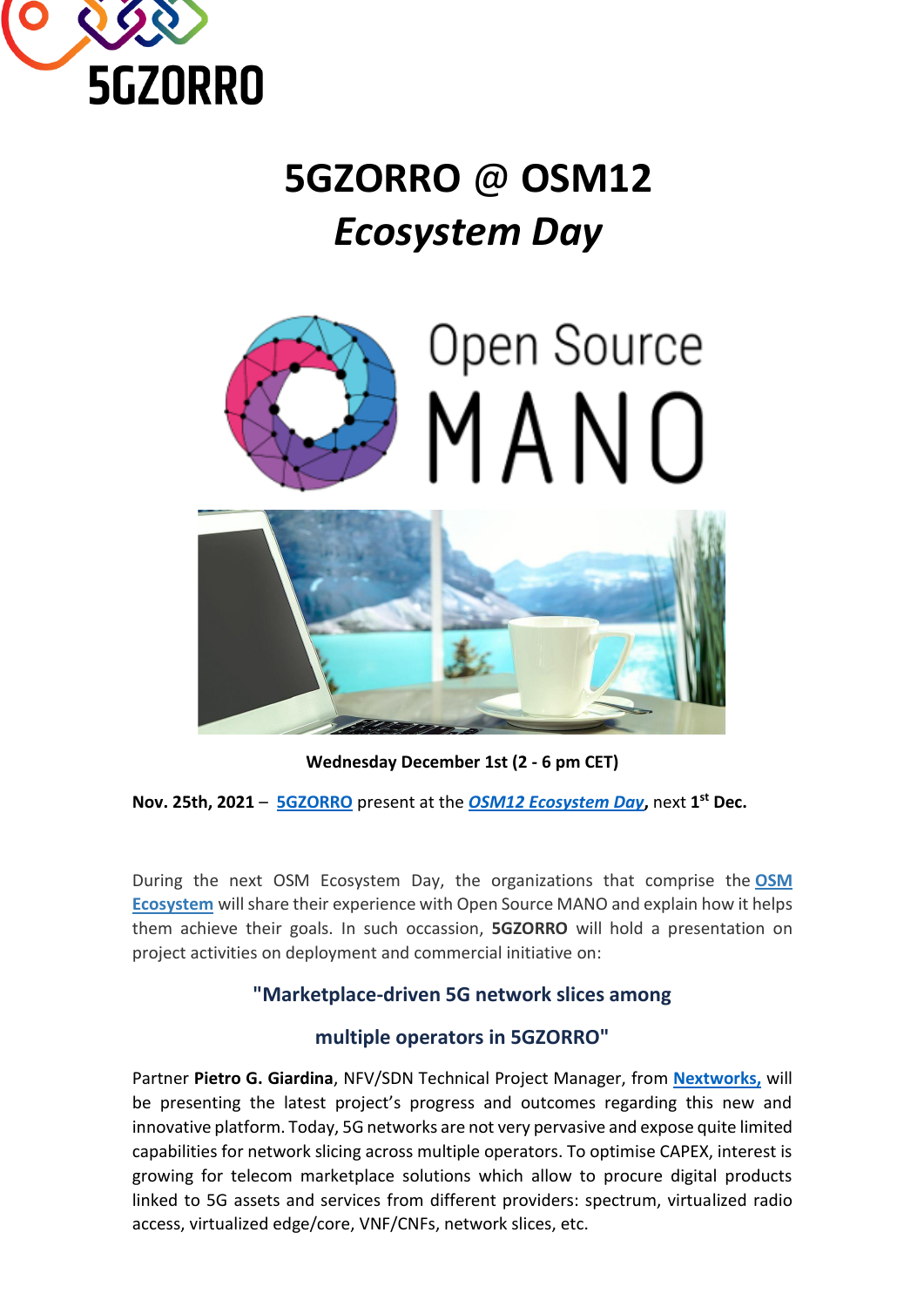

A key factor to the 5G marketplace model is its integration with zero-touch orchestration functions once these products are purchased. The **5GZORRO project** is developing such solutions with the final goal to implement **an open platform for zero-touch and cognitive orchestration, security, and trust in multi-party 5G networks.** For that, 5GZORRO uses Data Lakes, Artificial Intelligence (AI) solutions, Distributed Ledger Technologies (DLT) to establish Smart Contracts, intra-domain and inter-domain MANO, and monitoring solutions. In 5GZORRO, **ETSI OSM is used to implement the intradomain NFVO functionality**.

This presentation will illustrate the main design artifacts of 5GZORRO, with a focus on how ETSI OSM is integrated within the platform. In particular, **ETSI OSM supports 5GZORRO workflows for discovery and product offering, network slice orchestration, service and infrastructure monitoring, and e-Licensing of VNF/CNFs.**

Other interesting demonstrations that will be shown during the event:

- Demonstration of P4-Based In-Band Telemetry for OSM-Orchestrated 4G/5G Testbeds by SimulaMET (Simula Metropolitan Centre for Digital Engineering)
- $\downarrow$  Demonstration of MEC Applications deployment with OSM by Whitestack & University of Bologna
- $\div$  Demonstration of debugging mode for Charmed OSM by Canonical
- $\overline{\phantom{a}}$  TEOSM An Overview by Tata Elxsi
- **E** Demonstration of PaaS-driven Interoperation between OSM and Kubernetes-based Edge Platforms by Intracom Telecom

To attend the **OSM#12 Ecosystem Day** please kindly register **[here.](https://portal.etsi.org/Meetings.aspx#/meeting?MtgId=42780)**



*[5GZORRO project](https://www.5gzorro.eu/) aims to develop envisaged solutions for zero-touch service, network, and security management in multi-stakeholder environments (ubiquitous), making use of smart contracts based on Distributed Ledgers Technologies to implement required business agility.*

*The 5GZORRO [Consortium](https://www.5gzorro.eu/our-partners/) is formed by 13 partners from 7 European countries and funded by the European Commission under the [5G PPP Phase 3, Part 4: 5G Long Term Evolution](https://5g-ppp.eu/5g-ppp-phase-3-projects/) [programme.](https://5g-ppp.eu/5g-ppp-phase-3-projects/)*

*More info:* **[www.5gzorro.eu](http://www.5gzorro.eu/)**